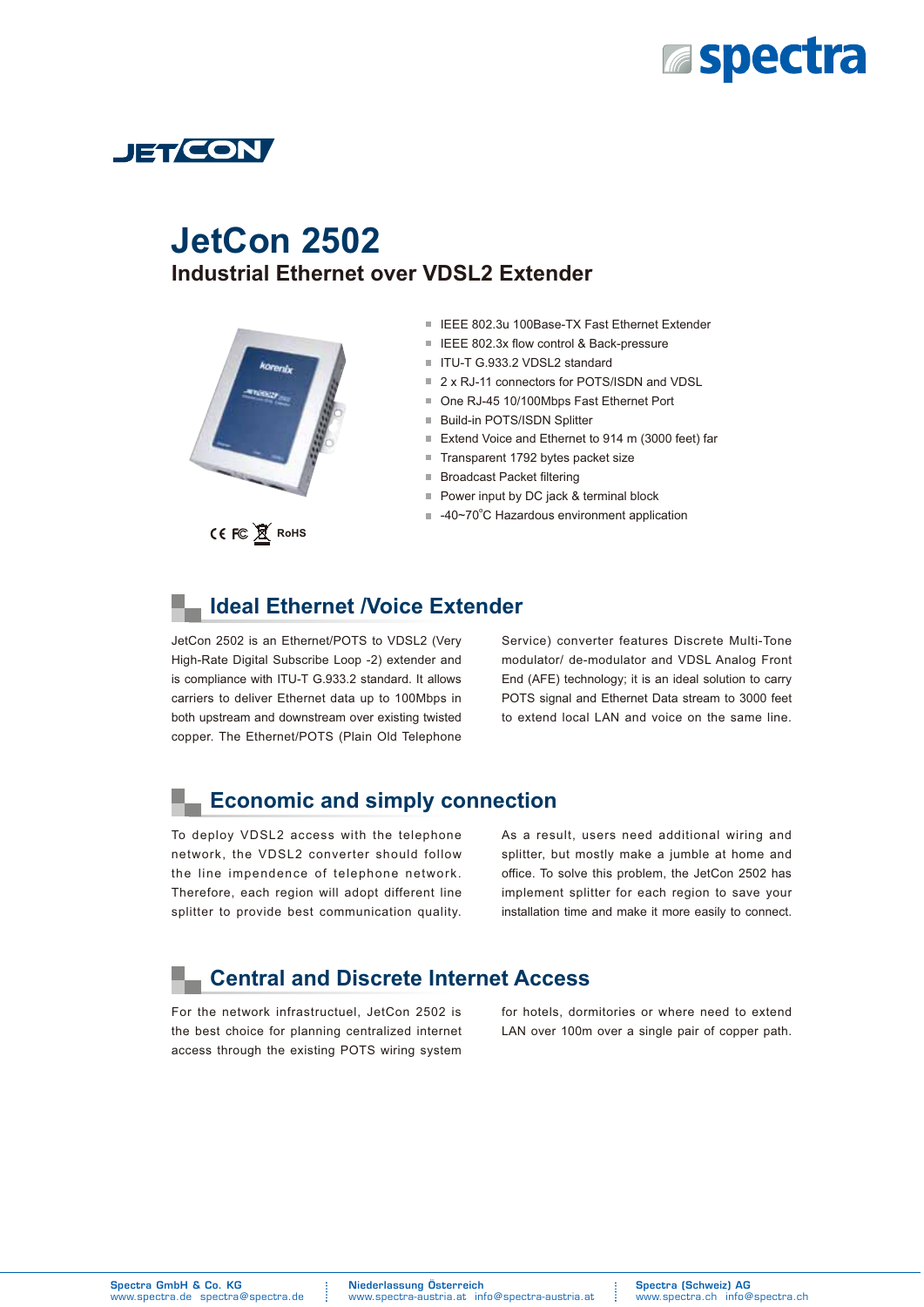

## **Triple Play – HDTV, Data Access, Video conference**

JetCon 2502 allows users to compete with wireless and satellite providers by offering outstanding service, such as Video conference, HDTV or Video chatting over a existing telephone copper cable without any configuration, just plug and play to enlarge infrastructure for your applications.



### **Internet last mile access**

The VDSL2 technology also deployed at the last mile of internet access. The ISP uses the fiber cable as backbone uplink to the basement of building (FTTB) or corner of streets (FTTC) and uses the exist 1 pair twisted cable of POTS system to carry voice and Ethernet data stream to users via VDSL2 signal.



## **Intelligent Traffic System application**

 In the Intelligent Traffic system (ITS), the VDSL2 technology could be applied in the long distance data transmission for the traffic signal control or traffic information signboard. The JetCon 2502 can save the fiber cost by using the twisted cable up to 3000 feet at DS/US data rate 35Mbps / 8Mbps for low speed data transmission but over the Ethernet link distance.

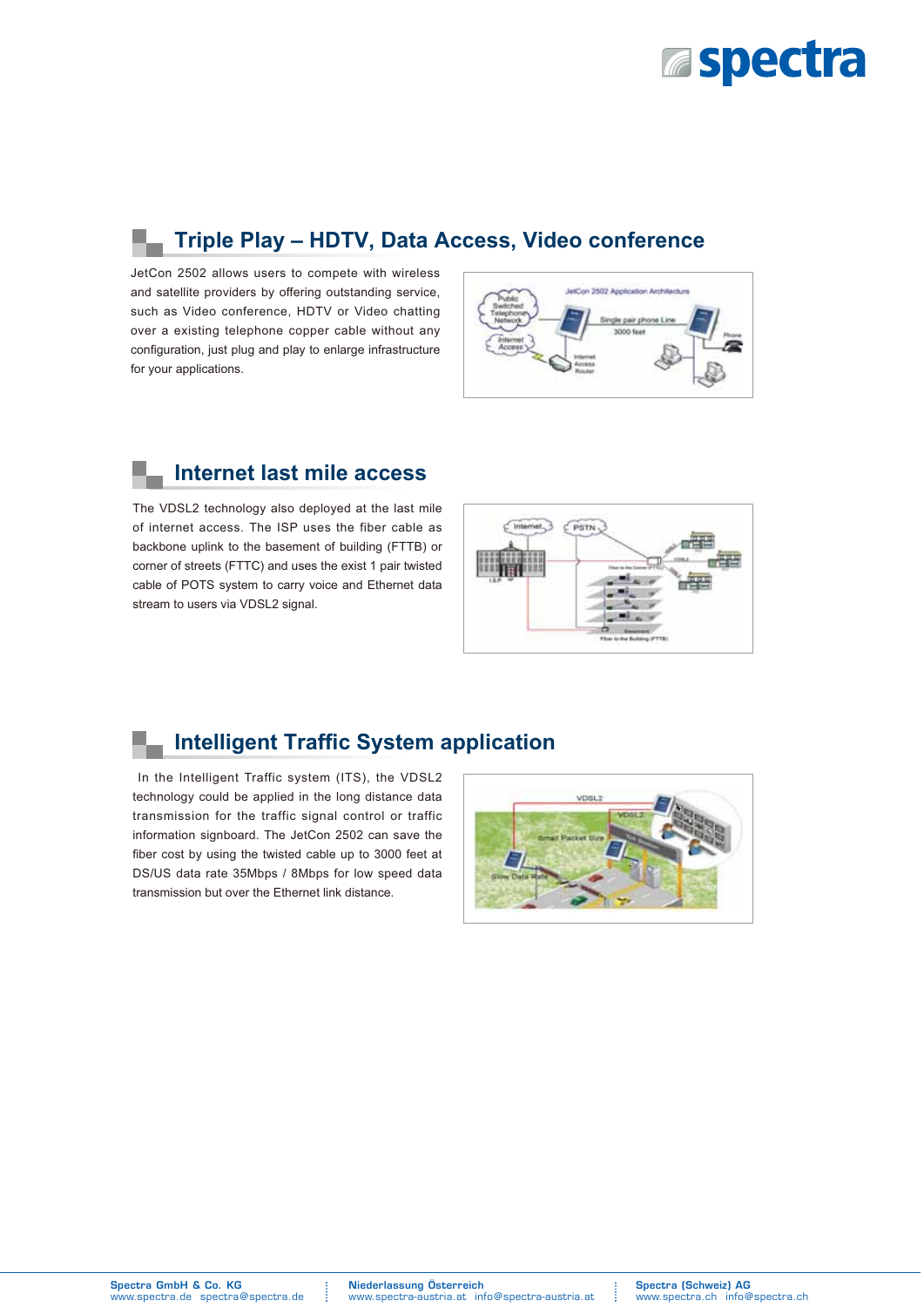



## **Subway & Railway System application**

JetCon 2502 can also be applied in the subway and railway system to offer a long distance transmission with low data traffic, such as the Fire Alarm System (FAS) and Passenger Information Direction System

(PIDS) with the VDSL2 technology to communicate between outdoor device and Control Room to replace the fiber cable and to save more costs.

#### **Dimensions (Unit –mm)** ш